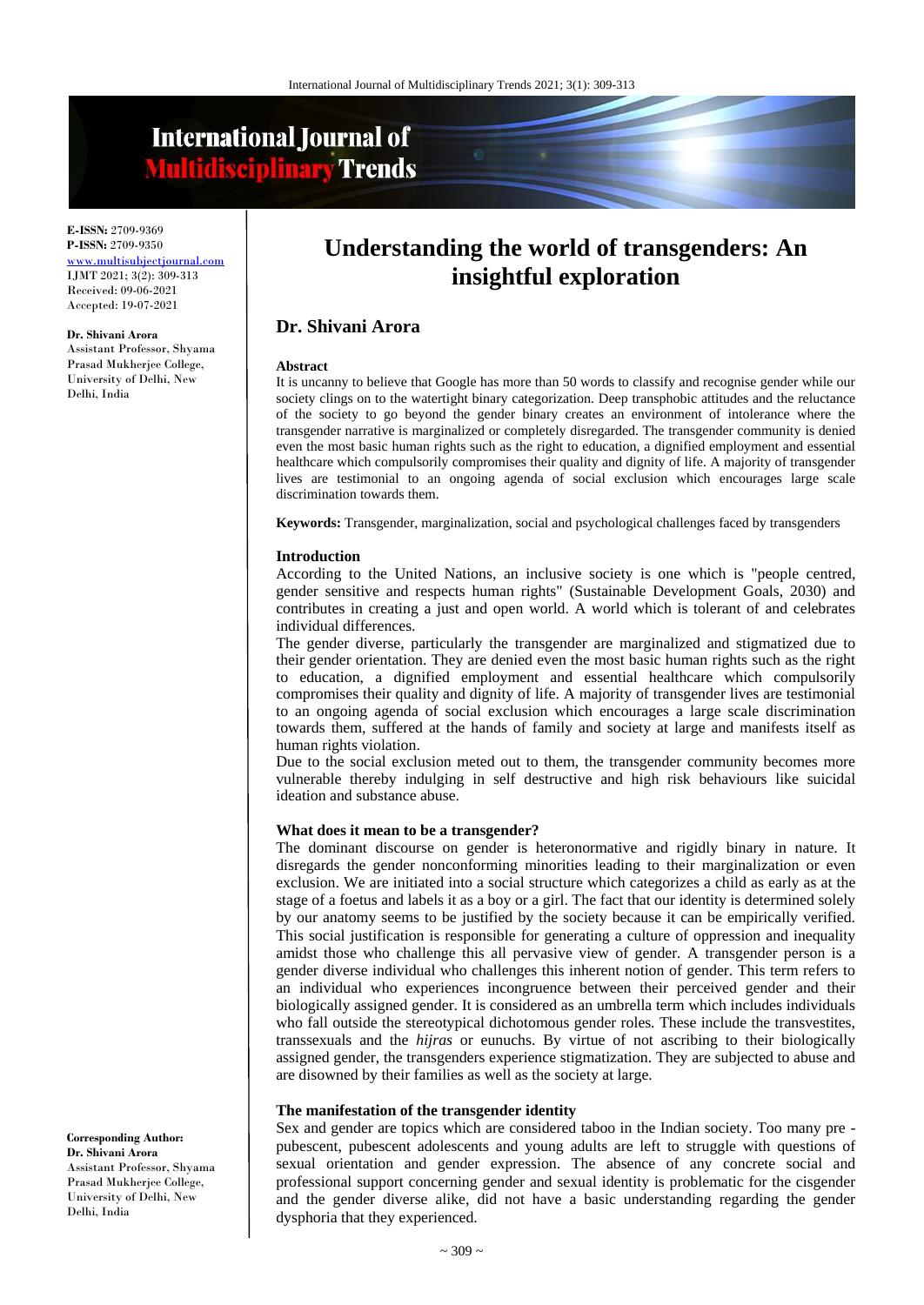Most transgender persons feel that they are either cursed or have a disability or are diseased. Most have not even heard the term transgenders, L *et al.* one understand its nuances. Most of the schools also don't have counsellors or health workers who would address this issue. The Indian hospitals have sex therapists but Gender therapists as a professional occupation is amiss.

Ironically, a program on social awareness issues titled '*Satyamev Jayate*' in 2012 became an initial torch bearer for most persons who identified themselves as transgenders. An episode dedicated to the same was an eye opener for most of the gender diverse persons as well as cisgenders. The remaining gaps were filled by internet which played the role of the agony aunt. It tried to solve queries and clearing misperceptions. It was with the help of information search engines in the cyberspace and social networking sites, that the transgenders sought their answers.

Social media has also played an important role. It has facilitated discussion, inspired action and enabled engagement for the transgenders, an initiative clearly required in the real world. It provided visibility and recognition to the transgender experiences, voicing their concerns into the mainstream consciousness. Most of the participants in the present study conceded to the fact that they were in touch with many gender nonconforming different individuals using social networking sites which offered them safety and anonymity, if desired. The social withdrawal and exclusion in real world is countered by inclusion and empowerment in the online world

# **Psychological challenges faced by the transgenders**

It is well know that out of the LGBTQ categories the transgender person is subjected to most trans phobic attitude and deep seated discrimination (Meyer *et al.*, 2003)<sup>[21]</sup>. Faced with social disapproval and rejection, they are forced to lead lives out of stealth. They mask their real identities and repress their innermost desire of being accepted for who they are. They are disowned by their own families and ridiculed by society at large. Many a times they are subjected to violence and hate crimes, they are beaten and even murdered. The Minority Stress Model reiterates that because of their gender orientation and sexuality LGBTQ are marginalized and isolated and are denied the most basic human rights like the right to education, vocational opportunities and essential healthcare. Psychologically the impact of social isolation is all encompassing for positive mental health. It is known to lead to severe depression (Hawkley and Capitanio, 2015) [13], significant periods of restlessness and poor quality of sleep (Cacioppo *et al.*, 2002) [1]. Perceived Social Isolation or PSI is also known to be associated with an increased risk of suicidal ideation (Hirsch *et al.*, 2012)<sup>[14]</sup>.

Transgender women were more likely to encounter sexual violence as compared to other victims. This situation worsens as transgenders age. Older transgender adults are at a greater risk of poor physical health, lack of social support, lack of access to proper healthcare facilities, loneliness and depression. The importance of a healthy social support network cannot be stressed enough. Family support or any other form of social support can facilitate a secure and responsible transitioning of gender. (Simon *et al.*, 2013) [22] Transgender children are known to experience mental health concerns and face depression stemming from rejection from the parents and peers. Research indicates that acknowledgement from friends and acceptance from family leads to psychological hardiness and mental resilience. Emotional pain and mental anguish reduces considerably when one has social support. (Weinhardt *et al.*, 2019<sup>[27]</sup>, James *et al.*, 2016)

According to Cobb's Buffer model, social support acts as a buffer to protect against stress in life and induces a sense of overall wellbeing. It reduces tension and is an instrument of increased self-esteem, satisfaction and happiness (Cobb, 1976) [6] .

On the other hand, a negative self-concept and poor selfesteem are found in gender diverse individuals who are rejected by their family and loved ones (Simons *et al.*, 2013) [22]. Given below are the salient findings from a report by UNDP, India (2012) [26] .

- A very high prevalence of HIV among members of the transgender community; ranging from 17.5%-41%.
- Low level of consistent condom use  $(6\%$  with commercial partners and 20% with noncommercial partners) and indulgence in high risk sexual behaviors (UNDP, India, 2012)<sup>[26]</sup>.
- Transgender persons are vulnerable to abuse and violence at the hands of police and state personnel as compared to cisgender persons. The discrimination meted out to the transgender population is a major hurdle in their access to police authorities as and when faced with an abusive situation.

The constant abuse and harassment, along with the lack of familial or any other form of social support creates feelings of anxiety and depression. The social withdrawal of the transgenders' increases their vulnerability which further accentuates their victimization. There is an inter sectional connection between the mental health challenges and the discriminatory social status faced by the transgender persons. Increased rates of depression, anxiety, substance use and abuse, rape, intimate partner violence, suicide, and self-injurious behavior have been reported to occur in the trans population as compared to the cis population (Clements *et al.*, 1999; Cole *et al.*, 1997; Kenagy, 2005) [7, 17]. Some researchers have suggested that risk factors that increase these negative outcomes may consist of being denied access to care, stigma as well as the loss of social support from loved ones (Meier et al., 2011)<sup>[20]</sup>.

# **Coping Mechanisms Used by the transgenders**

It refers to the efforts adopted by an individual which enables them to manage the stressors in the internal or external environment in order to survive. According to Lazarus and Folkman (1984)  $^{[18]}$ , "Coping is defined as the constantly changing cognitive and behavioural efforts to manage external and internal demands that are appraised as taxing or exceeding the resources of the person". The two main types of coping strategies include active coping and passive coping*.* Active coping refers to coping mechanisms which are constructive and based on self-help techniques like engaging in different activities such as seeking psychological help. On the hand passive coping entails coping mechanisms like withdrawal, avoidance, substance abuse, excessive sleeping; behaviours arising out of feelings of helplessness to deal with the stressor (Zeidner and Endler, 1996)<sup>[29]</sup>. Lack of a social support structure in terms of family and friends, emphasis on emotion focused coping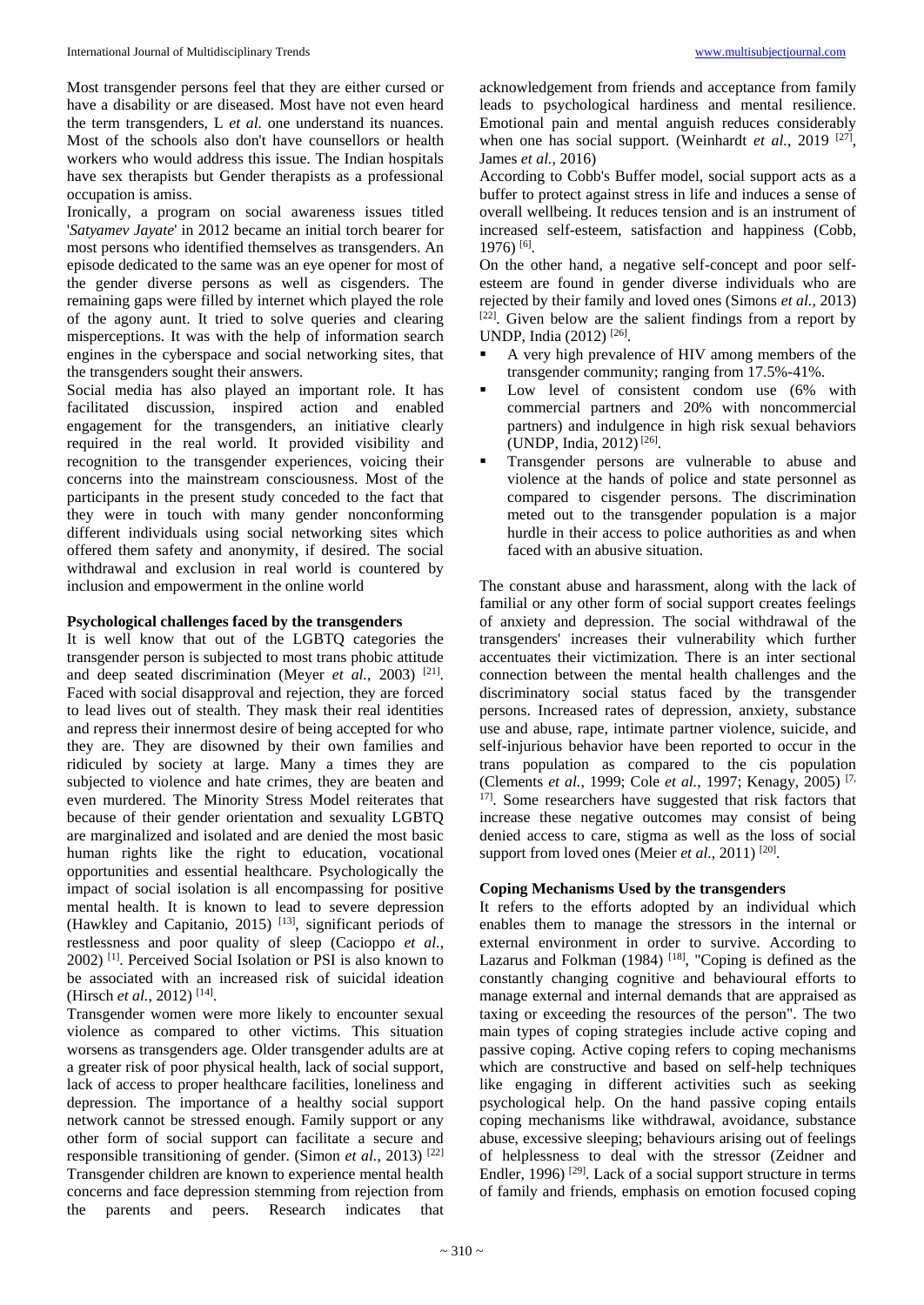instead of problem focused coping, lack of clear information are some of the factors responsible for passive coping.

In the present research, most of the participants relied on passive coping. These individuals depended on submissive behaviors and escape mechanisms to deal with the stressful situations. Some of the coping techniques used were running away from home, attempted suicide, substance abuse and social disengagement. Their ability to respond and recover from the stress is acutely compromised, making them vulnerable to high risk behaviors such as suicide, substance abuse, self-harm and commercial sex work without protection.

Fostering a supportive relationship network and ensuring a safe working environment, irrespective of the nature of the work done is an important factor for the social inclusion of the transgenders. The expansion of this social support network in terms of family, peers, gender therapists, medical practitioners, legal aid and state responsibility are some of the means which can help the transgender feel accepted and safe.

# **Social Inequality faced by the Transgenders**

The transgenders live a life marred by insensitivity, prejudice and humiliation. The society looks down upon them and regards them as unwanted elements. They are not only treated in almost a subhuman manner but are victims of physical abuse too. In a research study undertaken by Testa *et al.*, (2012) <sup>[24]</sup> it was found that  $60\%$  of transgenders experienced violence and physical abuse while 46% had encountered sexual abuse. Severe transphobic attitudes, political conservatism, religious intolerance, hetero normative gender hierarchies were found to be some of the reasons responsible for such bigotry.

Since their early years the transgender youth come across widespread bulling at school. Being a minority gender they are subjected to hostility and harassment. A recent study by Gordon *et al.* (2018) <sup>[10]</sup> indicates that most gender nonconforming young adults between the age of 13-18 years reported feeling more unsafe on the school premises and facing harassment and bullying than their cisgender counterparts. They were also more likely to miss school or dropout because they felt threatened.

Yet another issue that daunts the social inclusion of transgenders is discrimination at the workplace (if they are lucky enough to find a job). They are often faced with wrongful and unfair termination, daily ridicule and abuse. They are questioned indecently about their sexuality and gender identity, insulting their Right to Life and Right to Privacy (Yogyakarta Principles, 2006).

# **Need for appropriate and gender affirming healthcare facilities**

Individuals belonging to the transgender population are very often denied access to doctors and healthcare treatment opportunities because of the stigmatization by the mainstream society (Snelgrove *et al.*, 2012)<sup>[23]</sup>. Deficits in knowledge and transition related medical protocol adds to the vulnerabilitry and exploitation of the gender diverse persons. Lack of respectful and non-discriminatory medical expertise in terms of assessment, diagnosis and treatment are much needed in order to create an inclusive and civil society. (Chapman *et al.* 2012 [4]; Lim *et al.*, 2012)

India with an estimated population of 4.88 lakh transgenders (census  $2011$ ) <sup>[3]</sup> has almost a negligent number of gender therapists to cater to the needs, concerns and fears of the gender diverse. Persons of transgender community can approach a psychiatrist or a plastic surgeon in accordance with the procedure laid down by WAPTH for transition. However, the availability of a gender therapist who specializes in providing counselling on gender identity issues, family alignment and rehabilitation is almost next to nil.

# **Desired /Preferred Pronouns used by / for Transgender persons**

Across centuries, language has been endorsing the hetero normative gender structures. Most of the languages (both spoken and written) have been using 'he/she' as the masculine and feminine pronouns, respectively to address the male and female gender. Language also encourages gender stereotypes. The moment we use 'he/she' our mind is flooded with gender specific images. According to Linguistic Relativity Hypothesis, the language we speak affects our cognition and world view (Whorf, 1956)  $^{[28]}$ . It has a great impact on how we think and feel. Words not only reflect our opinion of gender but they are responsible for reinforcing it too. Thus to promote a more inclusive and accepting society, the need of the hour is the application of a gender neutral pronoun in order to address someone who is gender nonconforming. The preferred gender neutral pronouns often used by the gender diverse are they, ze and hir. Speaking differently may lead to cognitive and affective changes towards the transgenders.

### **Non Acceptance by the Mainstream Society**

In the recent years, the prominence and visibility of the transgender community has increased. Also the level of awareness regarding the gender fluid in cis normative and gender diverse population has seen a sharp rise. Apparently there is a lot of tolerance and positive acceptance for the gender diverse at the global platform but still a long way to go in being completely embraced and included with gender equality in the mainstream society. The transgender persons face rejection and humiliation at the hands of the larger society because they do not conform to the gender normative structure that our culture promotes. Unless that happens, the marginalization and exclusion of the transgenders shall continue.

Today Indian transgender celebrities like Laxmi Narayan Tripathi, Rose Venketchalan and others are serving as the torch bearers for the transgender community. They are working hard to bring about a change in the social landscape of our country in a conscientious and responsible manner. The regular appearance of a transgender person on the popular, Indian prime time program called Bigg Boss is an indicator that things are a changing. But still a lot more needs to be done. There is a strong requirement for a strength based interventions, positive role models and opportunities for multilevel advocacy. Every country in the world realizes the vulnerable status of the gender diverse minorities. Various policies and laws have been created which offer protection and ensure equality to the gender fluid. Despite all these efforts, unconditional acceptance by the mainstream society continues to be a far cry.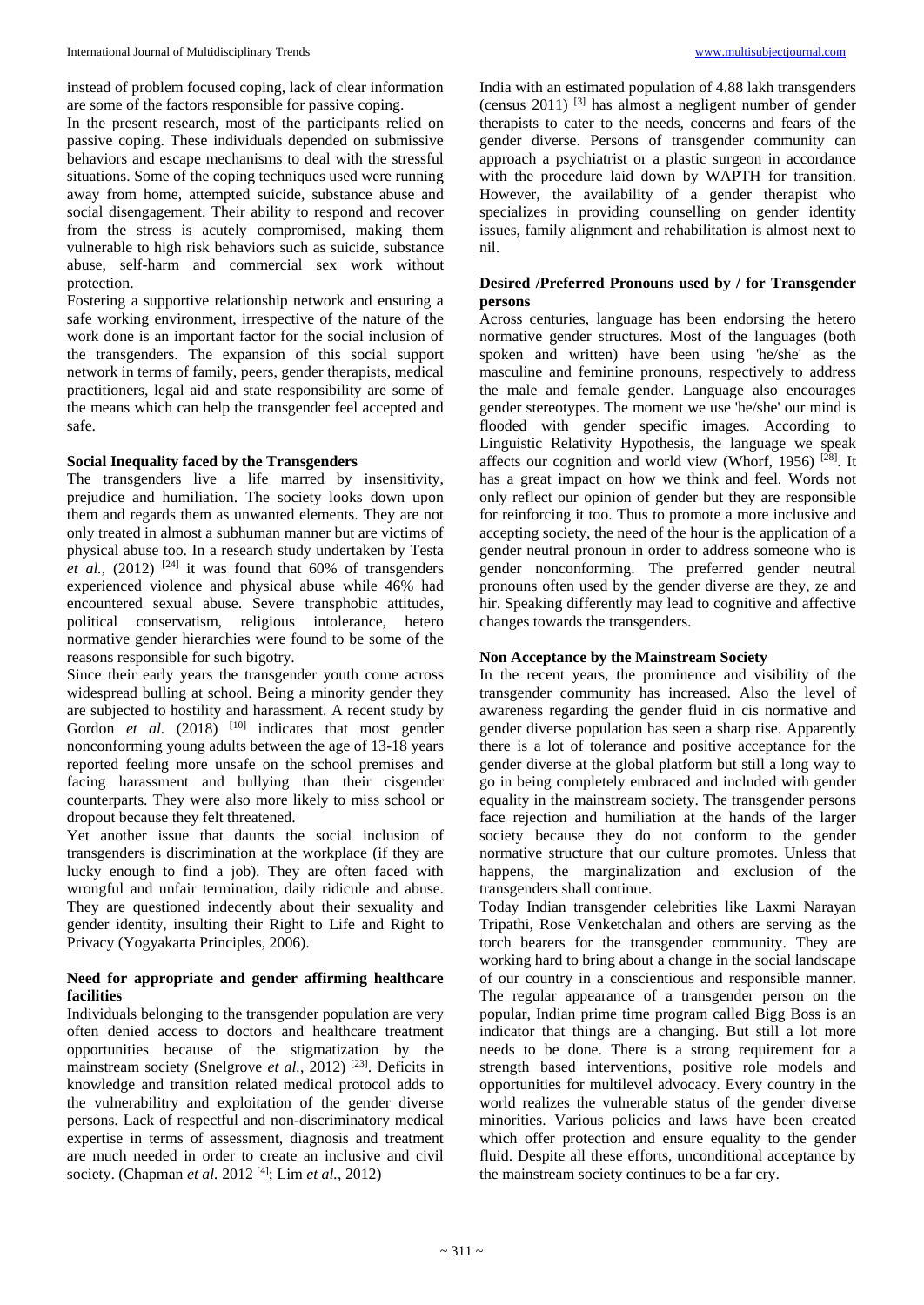

**Fig 1:** The intertwining of social, and psychological factors responsible for the marginalization and exclusion of the transgenders. (Source: Developed by the researcher)

#### **Vocation and Job Opportunities**

In 2014, the Supreme Court of India identified the transgenders as the third gender- a valid identity with right to enjoy all constitutional privileges. More and more companies in corporate India are putting forth gender non discriminating prospects for the persons of transgender community. Both the governmental (through reservations) and the private sector are trying to recruit the gender diverse individuals in order to integrate them with the mainstream. The corporate world is also partnering in this endeavor, Kochi Metro Corporation, IBM, Concentrix are some of the companies which advocate hiring transgender persons as a part of diversity initiatives.

However, the greatest impediment in bringing about a social change continues to be the mindset of people. Social inclusion of the transgenders is not possible until attitudes and opinions change. Unless people stop associating the transgenders with only begging, sex work and singing at weddings, gaining respect in the society will be difficult. One of the participants narrated the instance of transgender employee being stopped at the gate of the multinational company in which they were employed.

The educated or skilled transgenders may still have a chance of being either self-employed or hired as an employee. But for the uneducated or unskilled persons of the transgender community, finding a respectable livelihood is next to impossible. No one would even employ them as domestic help due to the social taboo associated with them. This leaves them with the only option of either begging on the streets or sex work. The social exclusion from the mainstream society engulfs them into the vicious cycle of poverty and misery again.

# **Reaction of family, peers, other social agents and the State react toward a transgender**

# **Undesirable Transphobic Attitudes**

Persons belonging to the transgender community face a lot of abuse be it physical, sexual or domestic abuse. Emotionally they are intimidated, isolated, blamed and even beaten up at the hands of their parents or other family

members. At school, they are ridiculed, harassed and bullied. Physical victimization due to their gender expression is endemic in transgender persons as well as with LGBQ persons. Transphobic attitudes and lack of proper information leads the mainstream society to stigmatize, hate and exclude them in order to erode their identity or to suppress them. They are seen as diseased and repulsive, making them vulnerable to misogyny and minority stress. Sexual violence or harassment has been reported by the gender diverse in almost all over the world and can be seen as a dimension of prejudice and deep seated bias towards them. It is an attempt of the socially dominant binary gender structure to retain its supremacy and weed out those who challenge its existence so that a new social order in the realm of gender and sexuality cannot be created.

#### **Conclusion**

Ever since a long time, the transgender persons face ridicule, abuse and invisibility due to noncompliance to the hetero normative, binary gender structure. They are disowned by their own families and rejected by the society. The right to lead a dignified life, which is a fundamental right of all beings, eludes the transgenders.

The main cause of all the social ills experienced by the transgenders stems from the unwillingness of the society to accept them wholeheartedly and accord them a legitimate existence.

It is high time that the society accepts the transgenders along with the gender diverse identities that they subscribe to. An individual's sexual orientation and perceived gender identity should not be the basis of stigmatization and discrimination because it is an integral part of one's existence and dignity. Duly recognizing the non normative gender identities also increases the tolerance quotient of the society, enabling it to become more liberal and equitable.

#### **References**

1. Cacioppo JT, Hawkley LC, Berntson GG, Ernst JM, Gibbs AC, Stickgold R, *et al.* Do lonely days invade the nights? Potential social modulation of sleep efficiency.